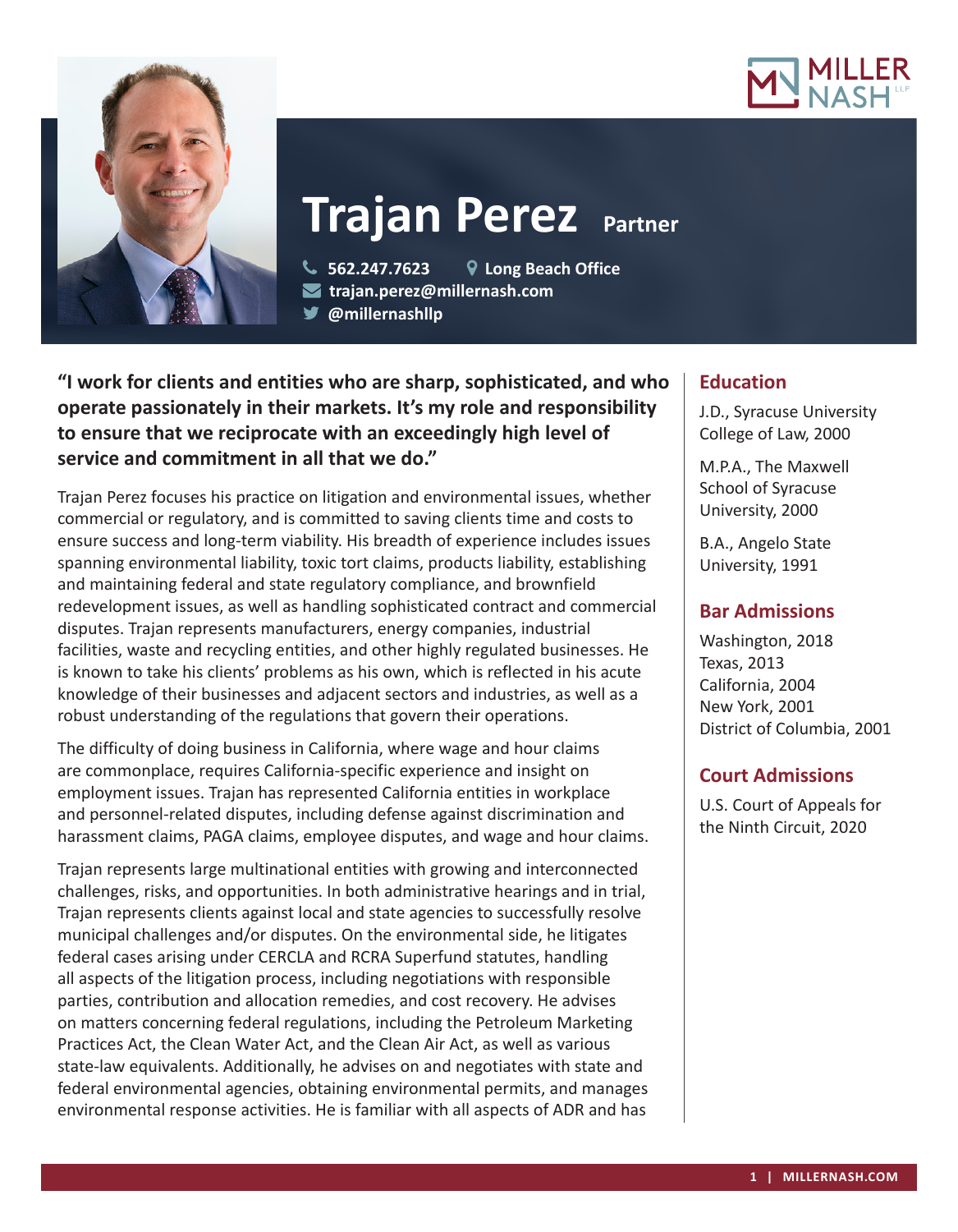

recently begun to offer his services as a mediator. Trajan is also experienced with admiralty and maritime law, including arrests and attachments.

Trajan maintains a reputation for his litigation practice, overseeing and advising on complex litigation strategies. He leads teams of attorneys in multistate and multidistrict litigation to achieve clients' objectives. From high stakes matters to high volume and multijurisdictional issues, Trajan is called on to assist general counsel with their legal project management needs. With intimate knowledge of his clients' in-house structures, Trajan develops project management processes with the goal of better predictability and reducing costs for clients. As circumstances change or facts become known, effective project management allows for monitoring, limits unapproved deviation, and creates opportunities to pivot accordingly.

In the legal profession, Trajan is a leader, collaborator, and mentor. He leads the energy, manufacturing, and shipping department with attorneys spanning all offices in California, Oregon, and Washington. Trajan was also recognized as the firm's "Mentor of the Year" for his continuous dedication and mindfulness in supporting the professional and business development of junior attorneys.

### **Representative Experience**

#### **Environmental**

- Member of litigation team that successfully prosecuted claims against the State of California for breach of contract arising from former mining site, resulting in favorable allocation of liability and environmental remediation at the site.
- Obtained favorable outcome on behalf of energy client in response to a notice letter, resulting in a state regulatory agency working collaboratively with the client.
- Recovered substantial sums awarded from successful litigation against remediation contractor due to breachof-contract and breach-of-warranty claims.
- Overseeing Superfund sites and protecting clients' interests with careful oversight of remediation efforts, agency costs, scopes of work, and third-party cost recovery activities.
- Successful representation in six-month trial arising from allegations of toxic building materials brought by 36 plaintiffs, resulting in a hung jury followed by a directed verdict in favor of our client.
- Negotiate with state agencies for resolution of historic contractual obligation related to off-shore leaseholds.
- Represented manufacturing client in OSHA administrative action stemming from alleged deficiencies in lockout/tag-out procedures and protocols. Resulted in a negotiated settlement.

#### **Litigation**

- Successful prosecution and defense representation on employment discrimination and sexual harassment cases.
- Successful resolution of cases involving the Petroleum Marketing Practices Act and related marketing issues.
- National litigation manager and litigation attorney for nationwide multidistrict litigation case (more than 70,000 lawsuits and claims) involving claims for alleged harm from pharmaceutical use, including management of national staff and budgets, and development of experts in medical conditions at issue.
- Defended Fortune 500 client in unlawful death case, including defense against punitive damages, resulting in favorable settlement after scorched earth litigation tactics by plaintiff's firm.
- Served as regional counsel for underground storage tank portfolio.
- Serve as regional counsel (seven state area) for tort and premise liability docket for retail clients.